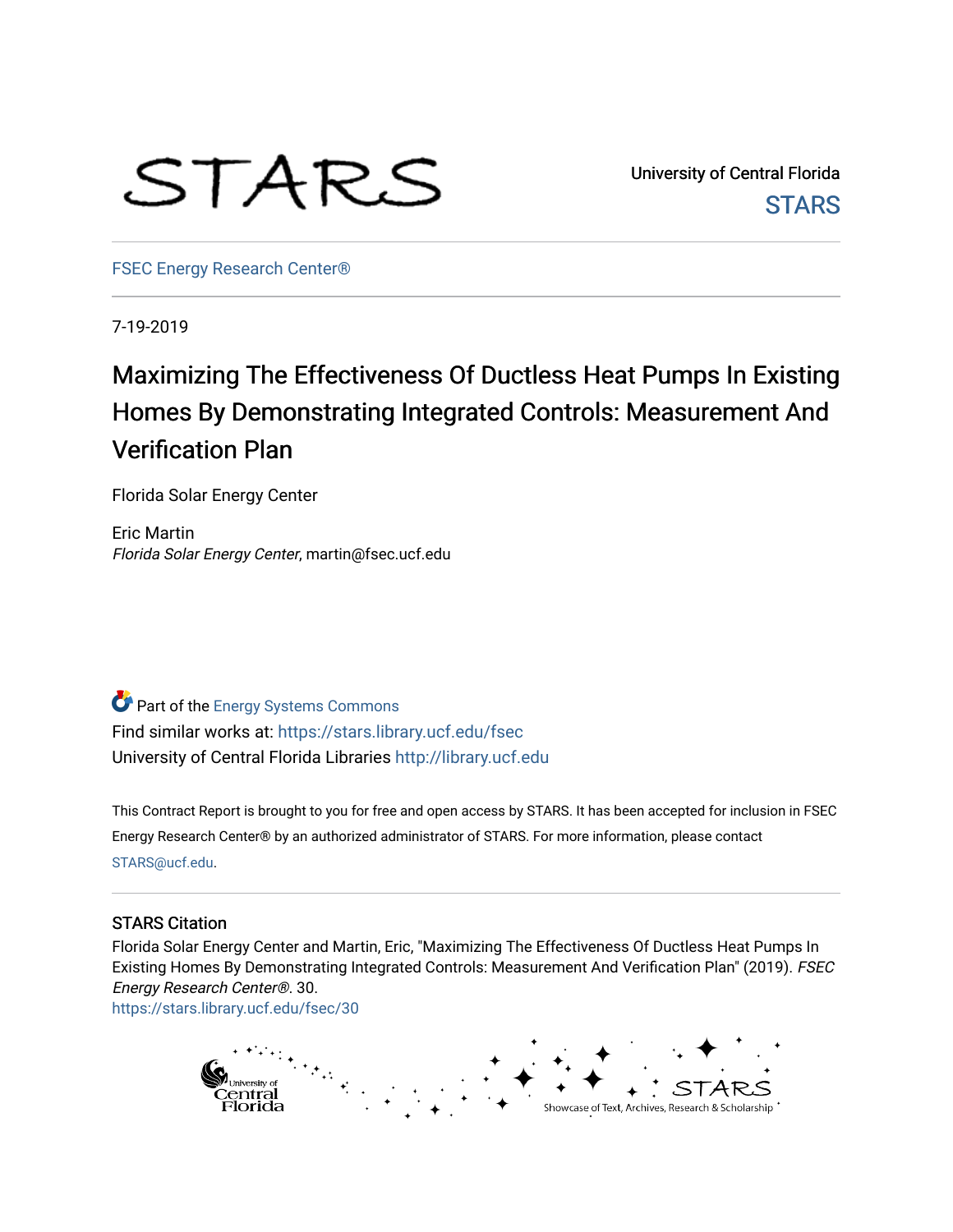

FLORIDA SOLAR ENERGY CENTER\*

Creating Energy Independence

# **Maximizing the Effectiveness of Ductless Heat Pumps in Existing Homes by Demonstrating Integrated Controls**

*Measurement and Verification Plan*

FSEC-CR-2098-19

July 22, 2019

#### **Submitted to**

Kerry Hogan New York State Energy Research and Development Agency 17 Columbia Circle Albany, NY 12203-6399 Agreement # 132474

#### **Submitted by**

Eric Martin Dave Chasar, Karen Fenaughty, Danny Parker

### **On Behalf of**

Levy Partnership Florida Solar Energy Center Pacific Northwest National Laboratory

> ©2019 University of Central Florida. All Rights Reserved.



A Research Institute of the University of Central Florida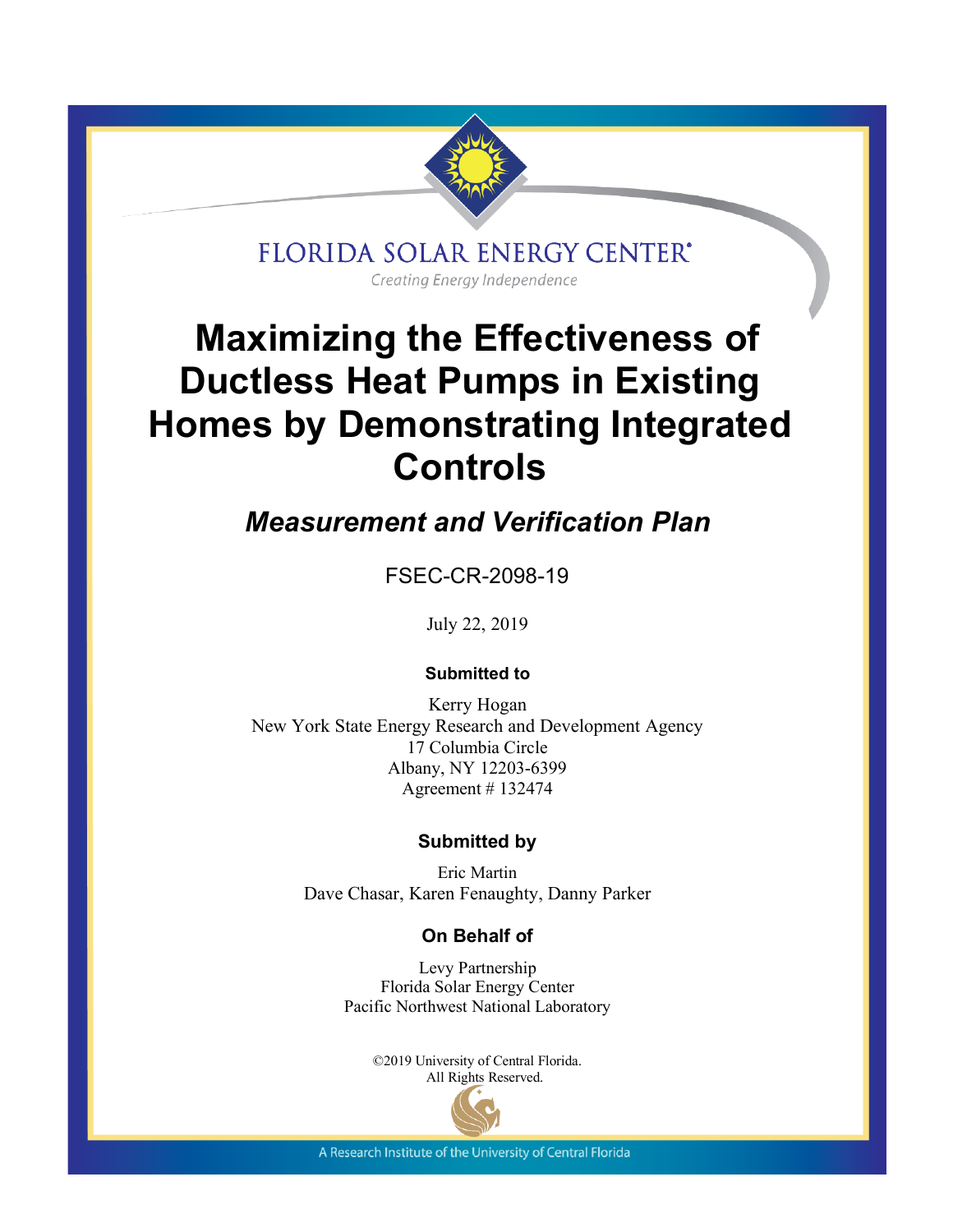# **Contents**

# **List of Tables**

|--|--|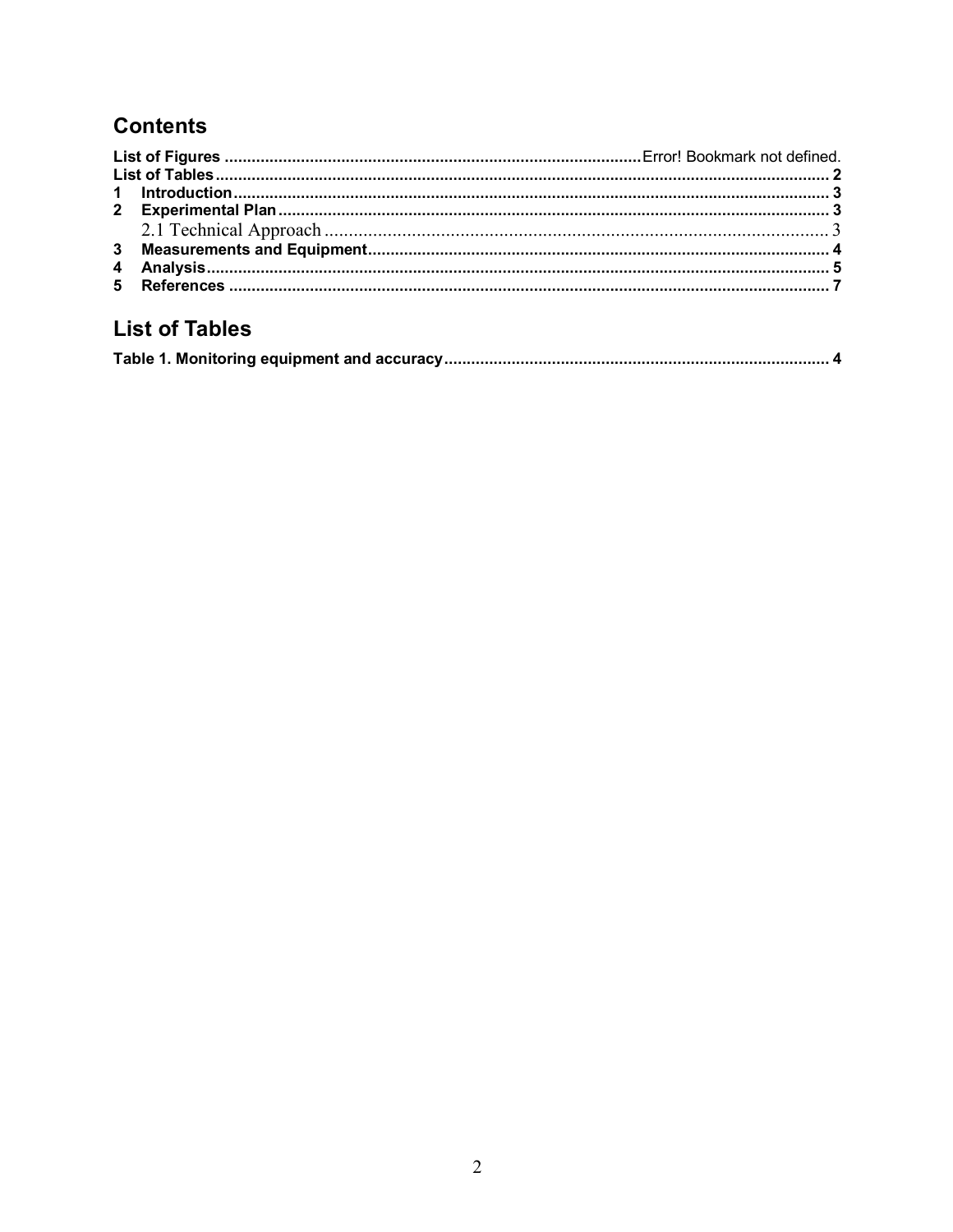# **1 Introduction**

There is a trend for homeowners to install efficient ductless air-source heat pumps (ASHP) as a supplement to less efficient existing space conditioning systems, with most homeowners adding one unit in a central living area. Because of the potential for ASHPs to save energy by providing a large portion of the space conditioning, utilities have incentivized this strategy. However, post installation evaluations suggest ASHPs are not reaching their full potential because the existing heating system continues to operate more than necessary. This project aims to maximize savings from supplemental ASHPs by demonstrating how integrated controls can manage the interaction of multiple space conditioning systems to improve performance. Three strategies will be demonstrated: two will focus on integrating operation of the ASHP with a central forced air furnace, and one will integrate operation of the ASHP with a zonal hydronic system.

## **2 Experimental Plan**

The primary research question is: What is the effect of an integrated control strategy that manages interactions between the central system and the ASHP on thermal distribution and energy savings, compared to an un-controlled situation?

### **2.1 Technical Approach**

Twelve demonstration retrofit installations will be recruited. The sites will be divided into three groups of four homes each (two groups with central forced air furnace and one group with zonal hydronic). An integrated control system will be installed at each site, such that there are three groups of four sites, each with one control strategy deployed.

Monitoring equipment shall be installed at each site to collect detailed data on central and ASHP system energy use, runtime and indoor environmental conditions for 8 to 12 months, with and without the integrated control system operating over alternating periods of two to four weeks. Data on outdoor environmental conditions will be collected from a nearby weather station.

Data on energy savings resulting from addition of integrated control retrofits will be collected and analyzed for each control strategy to determine the effectiveness of each strategy and potential for improvement over the baseline uncontrolled approach. Control strategies may be refined in the course of the demonstrations to maximize savings and/or in response to occupant feedback. In addition, our analysis will consider the price impacts of the control strategy at each site. We may also tweak settings to achieve better economic results (e.g. adjust changeover set points). However, due to the lack of availability of commercial controls that automate price optimization, the general approach focuses on optimization of energy savings rather than economics.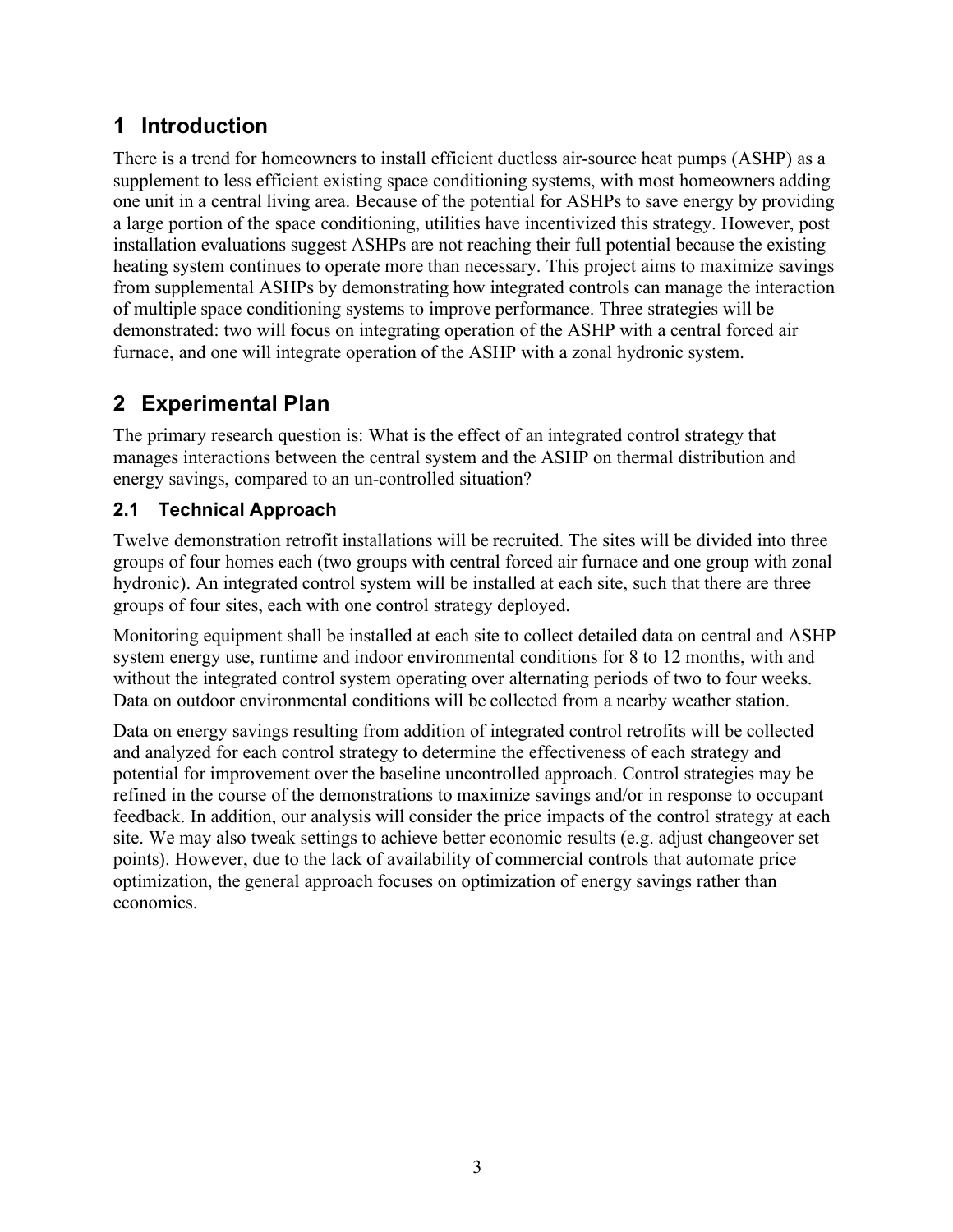### **3 Measurements and Equipment**

Table 1 summarizes the measurements and equipment that will be used to conduct field tests and acquire project data. The project team will inform NYSERDA of any substitutions deemed necessary as the project develops.

| Measurement                                                                     | Equipment                                                                   | Accuracy                       |  |
|---------------------------------------------------------------------------------|-----------------------------------------------------------------------------|--------------------------------|--|
| ASHP energy, Central Air<br>Conditioner energy, and general<br>data acquisition | SiteSage Energy Monitor with<br><b>Current Transformers</b>                 | +1% of rated current           |  |
| Fuel fired furnace / boiler runtime:<br>AC current of fuel valve                | SiteSage Sensor Pod with Acuamp<br><b>ACTR Series AC current transducer</b> | $±1\%$ of full scale           |  |
| Indoor temperature and relative<br>humidity: real time monitoring               | Pointsix 3008-04-V6 WiFi<br>transmitter                                     | $±0.4$ °C, $±3%$ RH            |  |
| Indoor temperature and relative<br>humidity: analysis purposes                  | Onset HOBO UX100-011A                                                       | $±0.21^{\circ}$ C, $±2.5\%$ RH |  |

| Table 1. Monitoring equipment and accuracy |  |  |
|--------------------------------------------|--|--|
|                                            |  |  |

Sample intervals: Energy data will be collected on a 1-minute time step and temperature and relative humidity data on a 15-minute time step. Energy data will be retrieved daily from the Internet via homeowner broadband connection. Temperature and relative humidity data will be monitored using the Pointsix real time monitoring device, but analysis will rely on the more accurate HOBO device, with data manually retrieved from the sites during periodic visits. Redundant temperature and relative humidity devices will be deployed in some homes to retrieve data daily from the Internet via broadband connection at the 15-minute time step. Outdoor temperature and relative humidity will be obtained from nearby weather stations.

Data sources and accuracy: National Weather Service measurements used for outdoor temperature and relative humidity are obtained from the nearest available station, typically less than 20 miles away from the test homes. The stated accuracy of the outdoor temperature measurements by the National Weather Service is  $\pm 1^{\circ}F$ . Indoor temperatures are measured using Onset HOBO UX100-011A portable loggers with a stated accuracy of  $\pm$ 0.21 $\degree$ C for temperature and  $\pm$ 2.5% RH for relative humidity up to 90%, and using the Point Six wireless transmitter with the Sensirion SHT71, with stated accuracy of  $\pm$  0.4°C, at 25°C and  $\pm$ 3% RH (from 20-80%). Each site will have four to six HOBO temperature and RH sensors deployed, one in each bedroom and in all main living areas excluding the kitchen. Point Six temperature and humidity loggers will also be deployed in select bedrooms and main living area of the homes. Temperature and humidity monitors will be placed on interior walls, away from direct sun light, about head height, and away from mechanical system supplies and other heat-generating devices, and will follow the placement guidelines provided in the Building America Indoor Temperature and Humidity measurement Protocol (Metzger & Norton). Energy use is measured by SiteSage loggers, with included current transformers. These have a stated accuracy of  $\pm 1\%$  between 10% and 130% of their rated output. The relative error becomes an artifact of the load itself. For a 3,000-watt (W) compressor at a given point, this would result in approximately  $\pm 30$  W in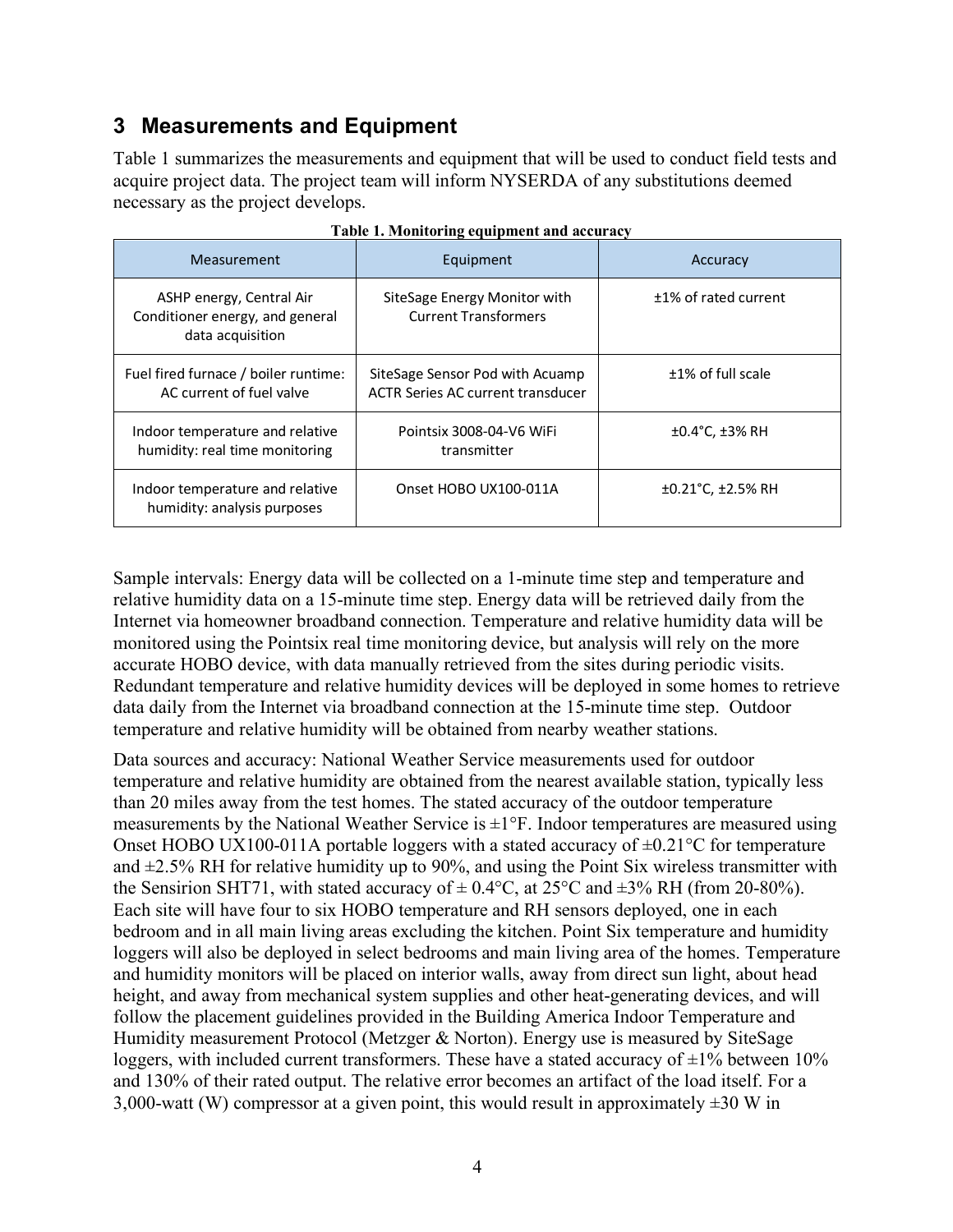measurement uncertainty for evaluating absolute measurements (kilowatt-hours [kWh] for one site compared to another). For retrofit measurements (before/after), the measurement equipmentrelated variation is much lower, such that measurements should be  $\pm 0.5\%$  or better. For example, if the air conditioning (AC) in a home was using 25 kWh/day, the average load would be 1,042 W with an absolute uncertainty of 0.5 kWh/day. If the estimate was between pre- and postretrofit periods (the situation in this evaluation), the uncertainty would be 0.12 kWh/day, although this can be computed for individual cases if the results are in doubt.

Rather than measure natural gas and fuel oil flow directly, energy use of central forced air furnace and hydronic system will be determined via monitoring of the fuel valve at the space conditioning appliance using a low current, Accuamp current transformer. This will allow monitoring of the actuation of the valve, which will yield an indication of whether the appliance is "on" or "off". Fuel flow during active space conditioning will be observed at the fuel meter to determine the rate of consumption, and used to convert the monitored value actuation into fuel flow<sup>1</sup>. While not as accurate as a direct measurement of fuel flow, past experience has shown that for a single stage, non-modulating burner, the method is sufficiently accurate when comparing energy use in a pre-/post situation. While fluctuations in line pressure as a result of delivery pressure, or simultaneous fuel flow to other appliances can add error to the estimation, individual appliances typically have fuel regulators that act to deliver a relatively constant fuel flow according to appliance needs.

Data content and format: The Florida Solar Energy Center has developed an Experimental Database Management System (EDBMS) designed to automate acquisition, management, and analysis of all field and laboratory digital research data. Data management and quality assurance is a central element of this automated system and multiple levels of quality control are built into the system. Data is automatically downloaded from data logging equipment by a central processing and archival computer. This is done on a predefined periodic basis, depending on the application. Generally, periodic downloading is performed at daily intervals in order to minimize potential data losses. The central equipment that perform these functions have auxiliary power and equipment and software redundancy built into the system. As the field data come into the central system they are subjected to discrete bounds checking. The discrete bounds can be either static or dynamic and can include data manipulation and standard statistical analysis if necessary. Electronic mail messages are automatically generated to notify researchers of any identified anomalies. The data are then stored in secure electronic databases in standard format and made available for retrieval and analysis via standard web browsers.

### **4 Analysis**

Evaluation of the room-to-room thermal distribution pre- and post- installation of integrated controls will involve comparing measured thermostat-to-room variation of temperature and relative humidity data, including hourly averages and extremes. Relative humidity will be evaluated for the percentage of time over 60%. As benchmarks for thermal distribution issues, thermostat-to-room temperature difference will be compared to ACCA Manual RS recommendations, and the indoor relative humidity will be compared to thresholds of 3% higher than pre-retrofit and less than 60% at all hours the supplemental MSHP is operational.

 $1$  https://buildingsfieldtest.nrel.gov/indirect\_natural\_gas\_flow\_measurement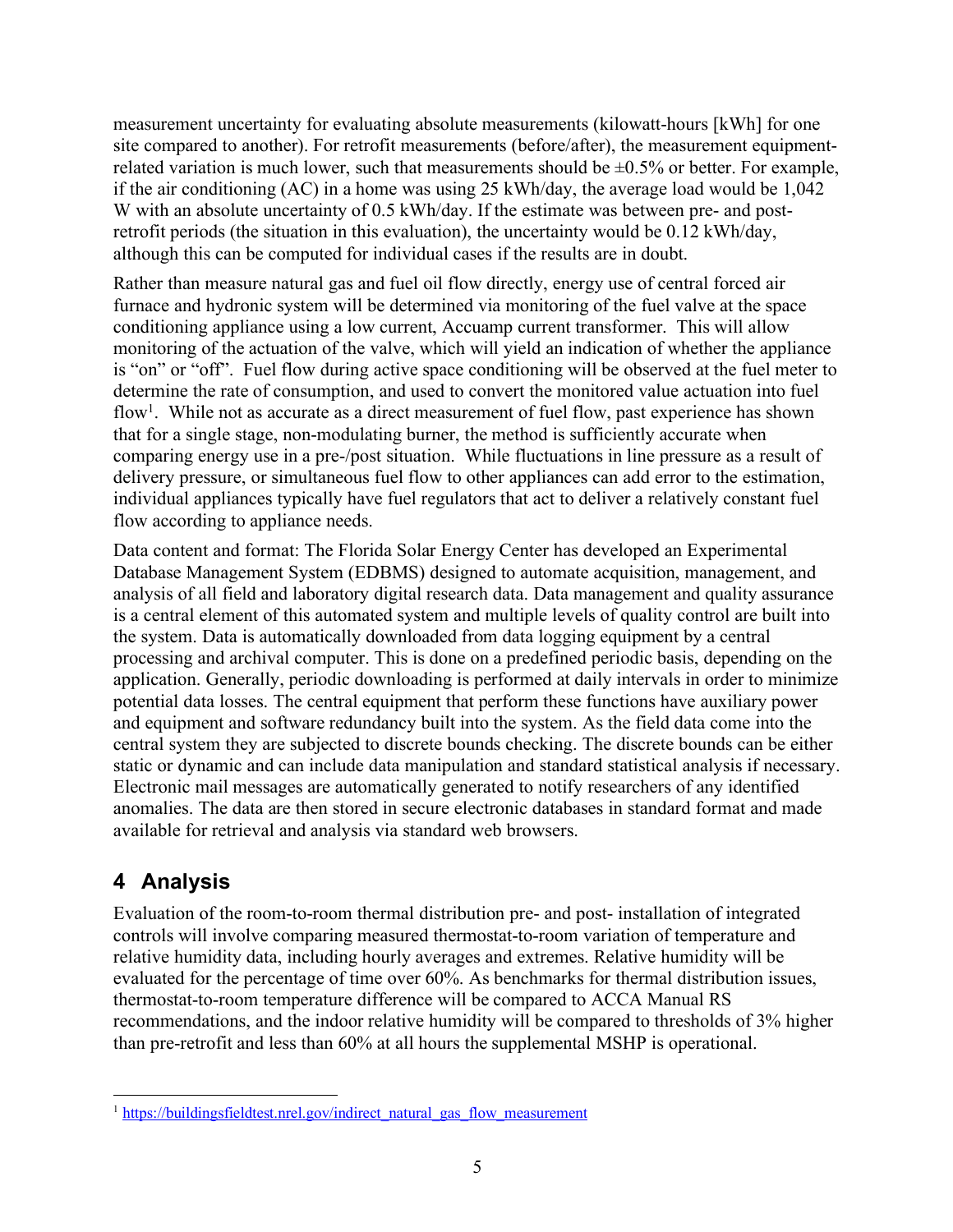Linear regression analysis will be used to evaluate energy savings pre- and post- installation of integrated controls. The general model normalizes the measured cooling and heating energy and models this against outdoor weather conditions. Statistical evaluation from past studies shows that the average daily space conditioning energy has the strongest statistical power to evaluate against weather—much stronger than hourly data because of the time lag posed by temperature on building elements. Averaging the hourly temperatures into daily averages has also been found to be a better statistical predictor of space-conditioning energy than estimating heating degree days and cooling degree days at a 65°F base for the same periods. The coefficients of determination tend to be much superior, mainly because heating degree days and cooling degree day periods with zero or negative numbers that are truncated by the degree-day procedure actually influence daily space-conditioning needs. For example, predawn periods with temperatures below 65°F actually reduce the required cooling, whereas the degree day calculations assume that these hours have a cooling degree day value of zero; thus, daily average temperatures will be used for this analysis. Space-conditioning energy is then plotted against average outdoor temperature, and the daily average balance temperature for heating and cooling is determined.

Similar past studies that have established the most robust statistical formulation to predict space heating and cooling depending on weather (Sutherland, 2016) use the same method independently identified by Haberl et al. (2005). This is currently recommended in the American Society of Heating, Refrigerating and Air-Conditioning Engineers, Inc. (ASHRAE) "tool kit" - recommendations for methods to estimate savings from retrofit measures applied to buildings. The following theoretical model based on suggested ASHRAE protocols (ASHRAE 2002) will be applied for predicting energy use:

 $Energy = A + B(Tamb - Tint)$ 

*Where:*

*A = regression error or intercept term*

*B = coefficient for house heat gain (UA)/coefficient of performance (COP) of cooling system (outdoor temperature – indoor temperature; Delta T)*

An alternative model with a substitute B term may also be used that looks at outdoor temperature rather than outdoor-indoor temperature difference. Analysis will generally use the simplest model that shows stable and reliable results with strong explanatory power. Past studies show that typically outdoor temperature yields better results than outdoor temperature minus indoor temperature, in °F (Delta T) unless the interior temperature profile was altered between the preand post-retrofit observation periods. However, past evaluations of supplemental ASHP have not used Delta T because of expected behavioral changes. Differences in interior temperature are likely with the ASHP because uniform interior room temperatures do not typically yield the greatest comfort. Brand (1987) found that space-conditioning systems that facilitate zoning have significantly lower energy use. When supplemental ASHP systems are added, it becomes easy and even likely—that occupants maintain different heating and cooling conditions in different rooms of the home.